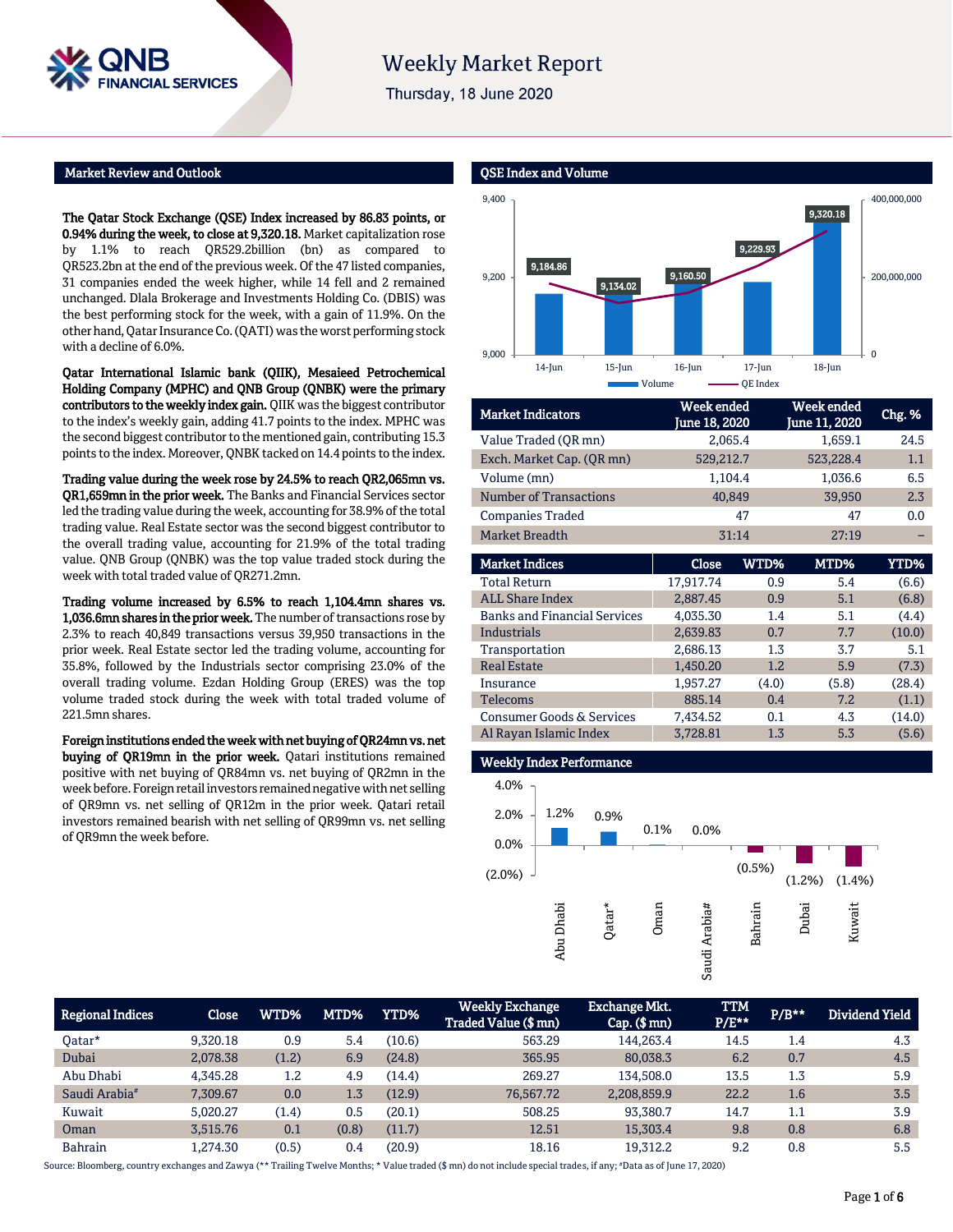### Economic / Market & Corporate News

- UNCTAD: Qatar's FDI inward stock exceeds \$31bn in 2019 Qatar's foreign direct investment (FDI) inward stock exceeded \$31bn in 2019, according to the latest "World Investment Report 2020" by United Nations Conference on Trade and Development (UNCTAD) released on Tuesday. The report highlighted Qatar's creation of an investment promotion agency to attract foreign investment. Launched last year, the Investment Promotion Agency (IPA), as part of its mandate to attract more FDI into Qatar, aims to be a single and complete source for investment solutions in the country by attracting FDIs in all of the country's priority sectors. The entity has also been tasked to pursue targeted, sector-specific investment promotion agendas and coordinate investment promotion and marketing activities with key stakeholders, as well as develop policy advisory. UNCTAD in its report said, "Qatar permitted, in principle, 100% foreign ownership in all economic sectors except some businesses such as banking and insurance." (Gulf-Times.com)
- Qatar achieves sixth rank in 2020 global economic performance – Qatar achieved the sixth rank out of 63 countries, mostly highincome ones, in the economic performance category of The World Competitiveness Yearbook 2020. Confirming country's strong performance across various fields, the yearbook has placed Qatar at the 14th position internationally in the overall ranking. The ranking was based on national statistics as well as opinions of sample business managers who provided their views on Qatar's economy competitive climate. The World Competitiveness Yearbook 2020 is annually published by the International Institute for Management Development (IMD) located in Lausanne of Switzerland. (Qatar Tribune)
- Qatar's LNG expansion projects will not be affected by current volatility – The Secretary-General of Gas Exporting Countries Forum (GECF), Yury Sentyurin has said that Qatar's LNG expansion program, which aims to increase LNG output by nearly 64% over the next seven years, will not be affected by the current volatility in the global gas market. The Secretary-General of the Doha-based Forum also noted that Qatar Petroleum enjoys significant cost competitive advantage compared to other gas producers, and by the time the postmoratorium volumes hit the market, gas demand in longer-term will be robust enough to accommodate additional supplies. "The Qatar expansion plans have been announced to keep going ahead as per the schedule. Based on the announced projects, Qatar will expand its capacity of LNG production to 110mpta by 2025 and 126mtpa by 2027. By the time these projects are expected to come online, the impact of COVID-19 is likely have been recovered. Definitely, a delay in improving demand will come to play in the market. Still, it will only be a time delay and the market will still need LNG to meet the demand in longerterm," Sentyurin told The Peninsula in an exclusive interview. He added, "Based on the benefits Qatar enjoys due to the lower cost of the production from the mammoth North Field and other planned measures at Qatar Petroleum such as a 30% cost reduction, we think these projects can easily be accommodated

into the market." Commenting about the impact of the coronavirus pandemic on future gas development projects and FIDs (Final Investment Decisions) in other countries, he noted that the global gas markets, currently, are experiencing increasing complexity. COVID-19 has amplified the level of uncertainty about the competitiveness of the new projects. The unfortunate pandemic has exacerbated the risks that were already in place, created by the over-supply markets, a mild winter, and low-level prices. (Peninsula Qatar)

- S&P affirms AKHI's insurer financial strength and issuer credit ratings at 'BBB' – S&P Global Ratings (S&P) affirmed its 'BBB' insurer financial strength and issuer credit ratings on Al Khaleej Takaful Insurance Company (AKHI). The outlook is 'Stable'. The affirmation reflects S&P's view of AKHI's better operating performance than the average for its domestic and regional peers, and the limited impact on AKHI from the COVID-19 pandemic. In 2019, AKHI reported gross written premium of QR296mn, about 11% higher than in 2018. The company has consistently outperformed the market average and continues to enjoy a top-tier technical performance. It reported a net combined ratio of 83% in 2019, resulting in net profits of QR30mn. The COVID-19 pandemic and related capital-market volatility has had a limited impact on AKHI. While S&P anticipates that 2020 premium growth will slow to the lowsingle digits, S&P believes that AKHI will maintain its technical performance, since it generally excludes pandemic risk from its policies. In the 1Q2020, the company experienced a negative movement in its fair value reserve of QR40mn, due to its material exposure to equity investments. Nonetheless, the company's risk-based capital is unaffected by this drop and remains well in excess of our 'AAA' requirements. In addition, S&P noted that the stock markets have recovered since the peak of the pandemic, reversing some of the unrealized losses AKHI reported in the first quarter. The 'Stable' outlook indicates S&P's expectations that AKHI will continue to generate profitable earnings and maintain capital adequacy at the 'AAA' level, and that S&P will not observe any significant governance-related issues over the next two years. (Bloomberg)
- MCCS announces the results of its board of directors meeting Mannai Corporation (MCCS) announced the results of its board of directors' meeting held on June 17, 2020 through videoconferencing and discussed administrative and operational matters of the company. (QSE)
- Education City Stadium becomes third completed Qatar 2022 venue – The Supreme Committee for Delivery & Legacy (SC) and Qatar Foundation (QF) have announced the completion of the third tournament venue for the FIFA World Cup Qatar 2022. Located in the heart of Education City  $-$  Qatar's education, research and innovation hub – the 40,000-capacity Education City Stadium is slated to host matches up to the quarter-finals stage during the tournament. The stadium's completion will be marked digitally on the SC's social media platforms, in light of the current COVID-19 pandemic, and via special 60-minute programs in both Arabic and English on beIN SPORTS on Monday night. (Qatar Tribune)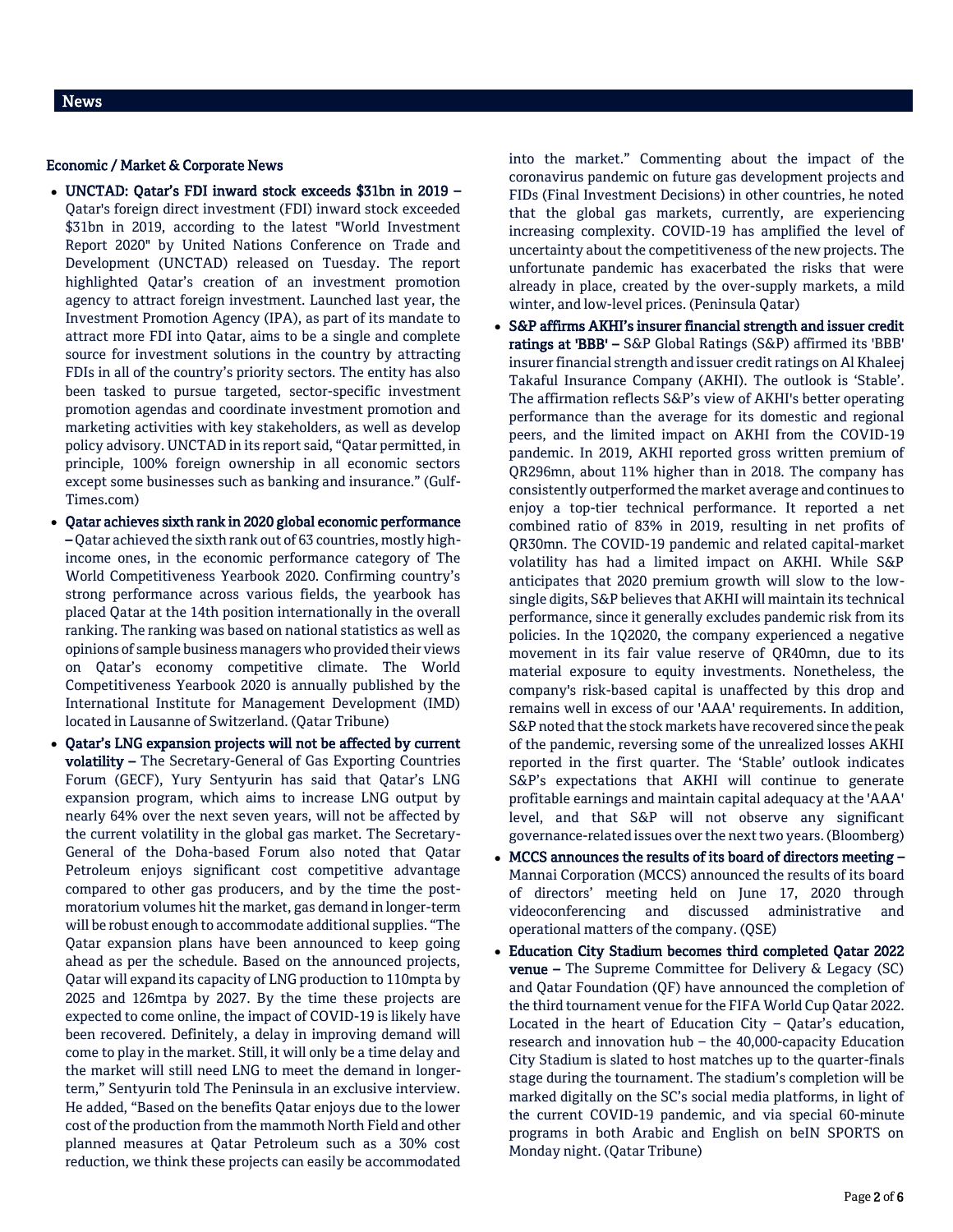# Qatar Stock Exchange



Source: Qatar Stock Exchange (QSE)

# Most Active Shares by Value (QR Million)



Source: Qatar Stock Exchange (QSE) Source: Qatar Stock Exchange (QSE)

## Investor Trading Percentage to Total Value Traded



Source: Qatar Stock Exchange (QSE)

Top Decliners



Source: Qatar Stock Exchange (QSE)

# Most Active Shares by Volume (Million)



Net Traded Value by Nationality (QR Million)



Source: Qatar Stock Exchange (QSE)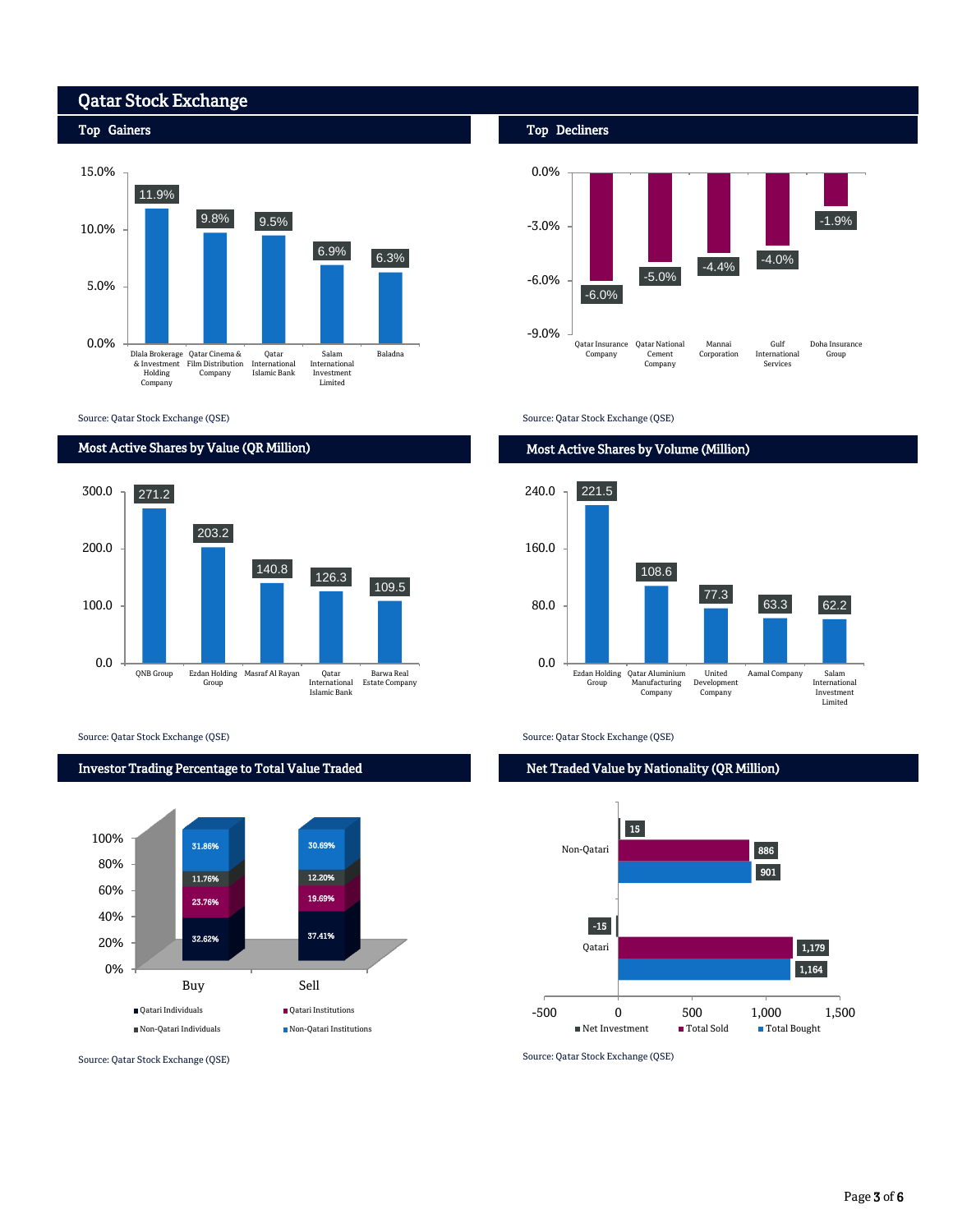# TECHNICAL ANALYSIS OF THE QSE INDEX



The QSE Index closed flat at 9320.18 level, up by 0.94% from the week before. The Index remains below its 200-day moving average, which indicates selling pressure may persist. However, the price has bounced off the short-term uptrend corrective channel. As a result, we cannot anticipate the next move for the market as it seeks direction. Our major support level remains at the 8,800 level and the resistance at the 9,700 level.

# DEFINITIONS OF KEY TERMS USED IN TECHNICAL ANALYSIS

RSI (Relative Strength Index) indicator – RSI is a momentum oscillator that measures the speed and change of price movements. The RSI oscillates between 0 to 100. The index is deemed to be overbought once the RSI approaches the 70 level, indicating that a correction is likely. On the other hand, if the RSI approaches 30, it is an indication that the index may be getting oversold and therefore likely to bounce back.

MACD (Moving Average Convergence Divergence) indicator – The indicator consists of the MACD line and a signal line. The divergence or the convergence of the MACD line with the signal line indicates the strength in the momentum during the uptrend or downtrend, as the case may be. When the MACD crosses the signal line from below and trades above it, it gives a positive indication. The reverse is the situation for a bearish trend.

Candlestick chart – A candlestick chart is a price chart that displays the high, low, open, and close for a security. The 'body' of the chart is portion between the open and close price, while the high and low intraday movements form the 'shadow'. The candlestick may represent any time frame. We use a one-day candlestick chart (every candlestick represents one trading day) in our analysis.

Doji candlestick pattern – A Doji candlestick is formed when a security's open and close are practically equal. The pattern indicates indecisiveness, and based on preceding price actions and future confirmation, may indicate a bullish or bearish trend reversal.

Shooting Star/Inverted Hammer candlestick patterns – These candlestick patterns have a small real body (open price and close price are near to each other), and a long upper shadow (large intraday movement on the upside). The Shooting Star is a bearish reversal pattern that forms after a rally. The Inverted Hammer looks exactly like a Shooting Star, but forms after a downtrend. Inverted Hammers represent a potential bullish trend reversal.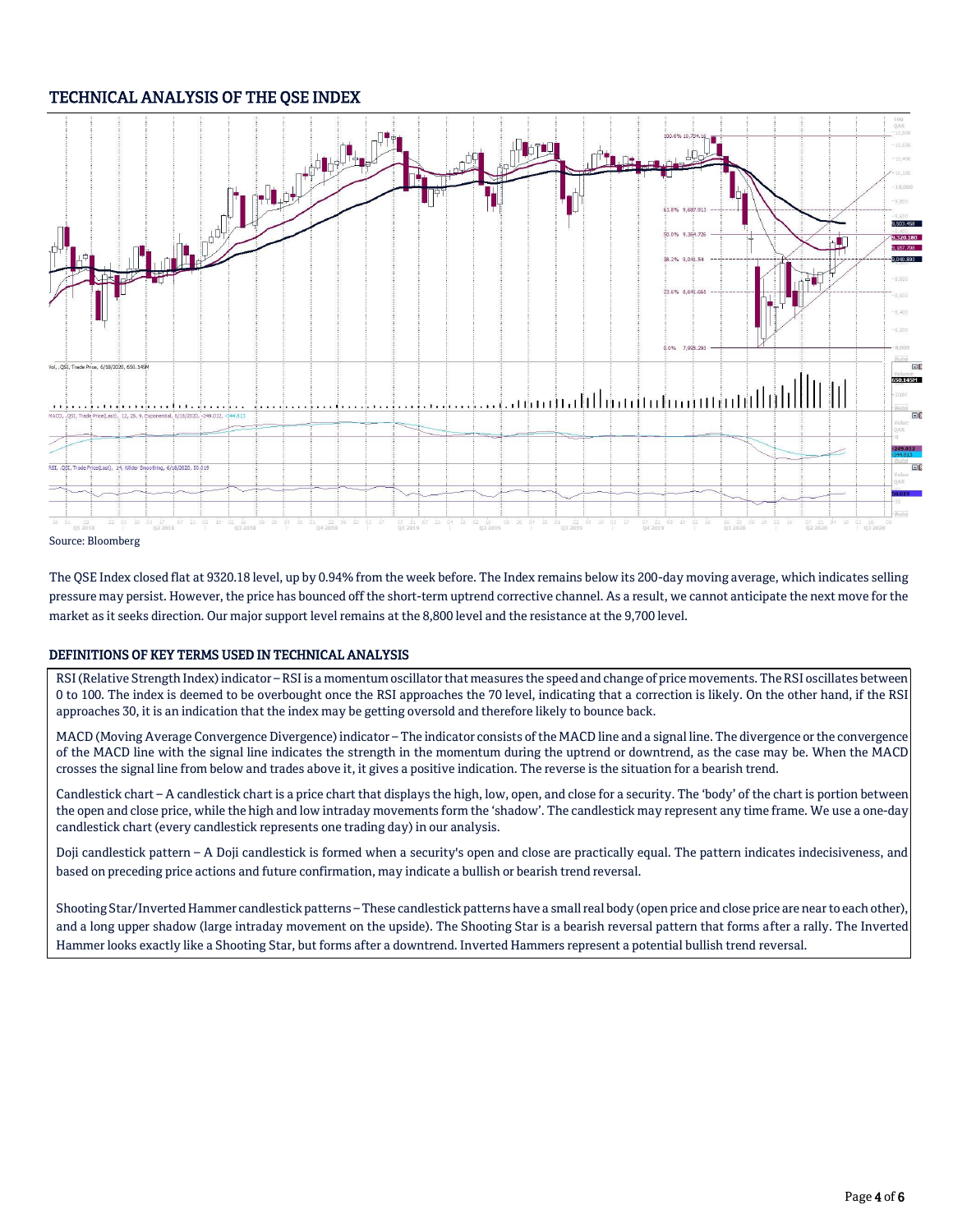| Company Name                          | Price June 18 | % Change<br><b>WTD</b> | % Change<br>YTD | Market Cap.<br><b>QR Million</b> | TTM P/E    | P/B | Div. Yield |
|---------------------------------------|---------------|------------------------|-----------------|----------------------------------|------------|-----|------------|
| <b>Qatar National Bank</b>            | 17.90         | 1.13                   | (13.06)         | 165,332                          | 13.1       | 2.4 | 3.4        |
| Qatar Islamic Bank                    | 16.45         | 0.61                   | 7.31            | 38,870                           | 13.7       | 2.4 | 3.2        |
| <b>Commercial Bank of Qatar</b>       | 3.88          | (0.49)                 | (17.45)         | 15,703                           | 9.1        | 0.9 | 5.2        |
| Doha Bank                             | 2.19          | 0.88                   | (13.56)         | 6,781                            | 12.3       | 0.8 | <b>N/A</b> |
| Al Ahli Bank                          | 3.17          | (0.94)                 | (4.90)          | 7,702                            | 11.4       | 1.3 | 4.5        |
| Qatar International Islamic Bank      | 8.85          | 9.53                   | (8.57)          | 13,396                           | 15.2       | 2.4 | 4.8        |
| Masraf Al Rayan                       | 3.91          | 0.57                   | (1.24)          | 29,333                           | 13.4       | 2.3 | 5.8        |
| Al Khaliji Bank                       | 1.36          | 3.27                   | 3.74            | 4,892                            | 8.2        | 0.9 | 5.5        |
| Qatar First Bank                      | 1.03          | 3.92                   | 26.41           | 724                              | <b>N/A</b> | 1.4 | <b>N/A</b> |
| National Leasing                      | 0.76          | 2.99                   | 7.52            | 375                              | 27.2       | 0.5 | 6.6        |
| Dlala Holding                         | 1.12          | 11.89                  | 83.31           | 318                              | <b>N/A</b> | 1.7 | <b>N/A</b> |
| Qatar & Oman Investment               | 0.62          | 4.75                   | (7.77)          | 194                              | 27.2       | 0.7 | 3.2        |
| <b>Islamic Holding Group</b>          | 2.80          | (1.10)                 | 47.32           | 159                              | 198.1      | 1.2 | <b>N/A</b> |
| <b>Banking and Financial Services</b> |               |                        |                 | 283,779                          |            |     |            |
| <b>Zad Holding</b>                    | 14.40         | 1.34                   | 4.20            | 3,413                            | 16.6       | 2.2 | 5.9        |
| Qatar German Co. for Medical Devices  | 1.19          | 1.28                   | 104.12          | 137                              | <b>N/A</b> | 4.9 | <b>N/A</b> |
| Salam International Investment        | 0.34          | 6.94                   | (34.43)         | 388                              | <b>N/A</b> | 0.4 | <b>N/A</b> |
| Baladna                               | 1.25          | 6.30                   | 24.80           | 2,372                            | N/A        | 1.1 | 1.7        |
| <b>Medicare Group</b>                 | 6.80          | (1.51)                 | (19.51)         | 1,914                            | 26.9       | 2.0 | 26.5       |
| Qatar Cinema & Film Distribution      | 2.80          | 9.76                   | 27.23           | 176                              | 39.0       | 0.1 | 3.6        |
| Qatar Fuel                            | 16.90         | (0.53)                 | (26.20)         | 16,803                           | 15.1       | 2.0 | 4.7        |
| Qatar Meat and Livestock              | 6.57          | 3.46                   | (2.81)          | 1,183                            | 11.9       | 3.8 | 4.6        |
| Mannai Corp.                          | 2.91          | (4.44)                 | (5.68)          | 1,325                            | 10.2       | 0.5 | 6.9        |
| Al Meera Consumer Goods               | 18.20         | 0.55                   | 18.95           | 3,640                            | 18.9       | 2.9 | 4.7        |
| <b>Consumer Goods and Services</b>    |               |                        |                 | 31,351                           |            |     |            |
| Qatar Industrial Manufacturing        | 2.83          | 0.00                   | (20.73)         | 1,345                            | 14.4       | 0.9 | 5.3        |
| <b>Qatar National Cement</b>          | 3.71          | (4.97)                 | (34.41)         | 2,422                            | 17.1       | 0.8 | 8.1        |
| <b>Industries Qatar</b>               | 8.41          | 0.12                   | (18.19)         | 50,881                           | 24.4       | 1.6 | 4.8        |
| Qatari Investors Group                | 1.71          | 2.10                   | (4.75)          | 2,120                            | 19.9       | 0.8 | 3.2        |
| Qatar Electricity and Water           | 16.39         | 0.74                   | 1.86            | 18,029                           | 12.7       | 2.2 | 4.7        |
| Aamal                                 | 0.70          | 4.78                   | (13.65)         | 4,423                            | 14.4       | 0.6 | 5.7        |
| <b>Gulf International Services</b>    | 1.52          | (4.05)                 | (11.74)         | 2,821                            | 101.8      | 0.8 | <b>N/A</b> |
| Mesaieed Petrochemical Holding        | 2.14          | 4.09                   | (14.78)         | 26,873                           | 27.6       | 1.9 | 3.3        |
| <b>Invesment Holding Group</b>        | 0.50          | 0.60                   | (11.52)         | 414                              | 8.4        | 0.5 | <b>N/A</b> |
| Qatar Aluminum Manufacturing          | 0.72          | 2.41                   | (7.55)          | 4,029                            | <b>N/A</b> | 0.7 | 1.4        |
| <b>Industrials</b>                    |               |                        |                 | 113,355                          |            |     |            |
| Qatar Insurance                       | 1.90          | (5.99)                 | (39.87)         | 6,206                            | 63.2       | 0.9 | 7.9        |
| Doha Insurance                        | 1.05          | (1.87)                 | (12.50)         | 525                              | 11.3       | 0.5 | 7.6        |
| Qatar General Insurance & Reinsurance | 2.11          | (0.52)                 | (14.27)         | 1,846                            | N/A        | 0.4 | N/A        |
| Al Khaleej Takaful Insurance          | 1.97          | (1.11)                 | (1.60)          | 502                              | 15.9       | 1.0 | 2.5        |
| Qatar Islamic Insurance               | 6.33          | 1.25                   | (5.25)          | 949                              | 12.9       | 2.7 | 5.9        |
| Insurance                             |               |                        |                 | 10,028                           |            |     |            |
| <b>United Development</b>             | 1.21          | (0.90)                 | (20.72)         | 4,267                            | 17.7       | 0.4 | 4.1        |
| Barw a Real Estate                    | 3.02          | 2.37                   | (14.69)         | 11,752                           | 9.7        | 0.6 | 6.6        |
| <b>Ezdan Real Estate</b>              | 0.91          | 2.96                   | 47.15           | 24,005                           | 2520.9     | 0.8 | <b>N/A</b> |
| Mazaya Qatar Real Estate Development  | 0.76          | 0.80                   | 5.42            | 877                              | 31.0       | 0.7 | <b>N/A</b> |
| <b>Real Estate</b>                    |               |                        |                 | 40,901                           |            |     |            |
| Ooredoo                               | 6.73          | 0.00                   | (4.94)          | 21,558                           | 12.8       | 1.0 | 3.7        |
| Vodafone Qatar                        | 1.10          | 1.67                   | (5.60)          | 4,629                            | 31.6       | 1.1 | 4.6        |
| Telecoms                              |               |                        |                 | 26,186                           |            |     |            |
| Qatar Navigation (Milaha)             | 5.62          | (0.58)                 | (7.85)          | 6,437                            | 12.3       | 0.5 | 5.3        |
| Gulf Warehousing                      | 5.20          | 2.81                   | (5.11)          | 305                              | 12.6       | 1.8 | 3.8        |
| Qatar Gas Transport (Nakilat)         | 2.55          | 2.41                   | 6.69            | 14,128                           | 13.6       | 2.4 | 3.9        |
| Transportation                        |               |                        |                 | 20,870                           |            |     |            |
| <b>Qatar Exchange</b>                 |               |                        |                 | 529,213                          |            |     |            |

Source: Bloomberg